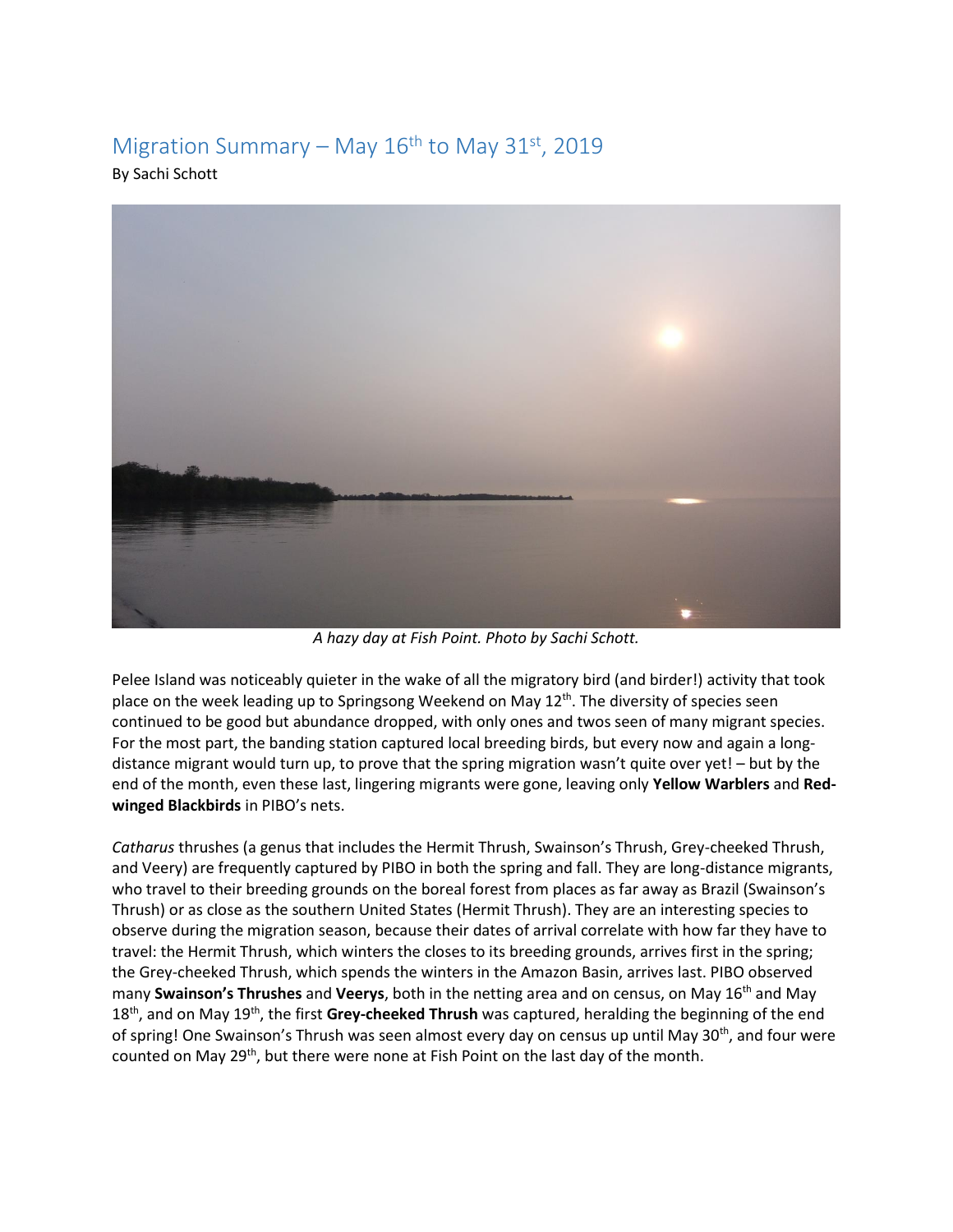**Blackpoll Warblers** are another late-arriving, long-distance migrants, and they too grew more common as the month progressed, with their high, insect-like 'tsit-tsit-tsit-tsit' song sifting down from the treetops at Fish Point, until they were replaced by the more musically-gifted **Indigo Buntings**. The **Redeyed Vireo** is another songster who has become more numerous, and their tireless singing is frequently heard in the trees around the net lanes and along the trail at Fish Point. Warbling Vireos and Philadelphia Vireos have also been heard more frequently, and never more so than on May 22<sup>nd</sup>, when every tree along the west beach seemed to have a vireo in it!

The drizzling rain that so often punctuated the daily census over the past two weeks compounded the difficulty of identifying the different, but visually similar, species of *Empidonax* flycatchers. Fortunately both the **Alder Flycatchers** and **Least Flycatchers** were frequently in the mood to sing, which made things much simpler: the 'Reebeeo!' of the Alder Flycatcher is very different from the short, sharp 'Chebek!' of the Least Flycatcher. A handful of **Yellow-bellied Flycatcher**s were captured and banded. **Eastern Wood Pewees**, **Great Crested Flycatchers**, and **Eastern Kingbirds** are now seen and heard almost every day. No doubt they are enjoying the bounty of flying insects that have finally hatched and metamorphosed thanks to the warm weather!

PIBO's counts of **American White Pelicans** have not been as high as in previous years, possibly owing to the absence of the sandbar and spit that usually protrude from beyond the tip of Fish Point. Currently, all that sand is underwater, owing to the high water levels in the lake, and the single American White Pelicans seen on May  $16<sup>th</sup>$  and May 24<sup>th</sup> were swimming far out on the water rather than standing on the shore. Slightly larger groups, of four or five birds flying together, have been seen more recently. The high water levels have also led to an absence of beach, which leaves a much smaller area for shorebirds to forage in than usual. Nevertheless, PIBO has had a few good sightings. A **Semipalmated Plover** and a Semipalmated Sandpiper were feeding together at Fish Point on May 23<sup>rd</sup>, and a Killdeer has occasionally been heard calling from the sandy area beyond Fox Pond. And on May 19th, a flock of ten **Whimbrels** flew by to check out the scene at the tip of Fish Point, but, finding it crowded with **Redbreasted Mergansers** and **Bonaparte's Gulls**, turned around and flew north along the island. One more **Whimbrel** was seen on May 24<sup>th</sup>, possibly wondering where everyone else had gone!

By May 25<sup>th</sup>, the daily census at Fish Point was beginning to grow predictable. With many birds on their breeding territories, busy building nests or feeding young (as one male **Northern Cardinal** was on May 27th), or even escorting their precocious young around Fox Pond (as families of **Canada Geese** have been doing), it became easy to predict which birds would be seen and heard where. It was time to think about closing up the banding station for the spring… But the month of May still had some surprises in store. First a **Black-crowned Night-heron** was spotted in Fox Pond on both May 29<sup>th</sup> and May 30<sup>th</sup>, quietly fishing from a small clump of vegetation in the middle of the water; and then on May  $31<sup>st</sup>$  a female **Prothonotary Warbler** was seen on census, the first one seen this year! PIBO has been monitoring the Prothonotary Warbler nest boxes at Fish Point for several weeks now, but so far has seen only **Tree Swallows** using them. Now, it seems, it could be worth taking a closer look…

//

PIBO's last day of banding will be June  $1<sup>st</sup>$ . The banding station will be opened again for the fall migration on or around August 15<sup>th</sup>. Please keep an eye on PIBO's Facebook page for updates, and for posts about the breeding bird work PIBO will be doing on Pelee Island in the meantime!